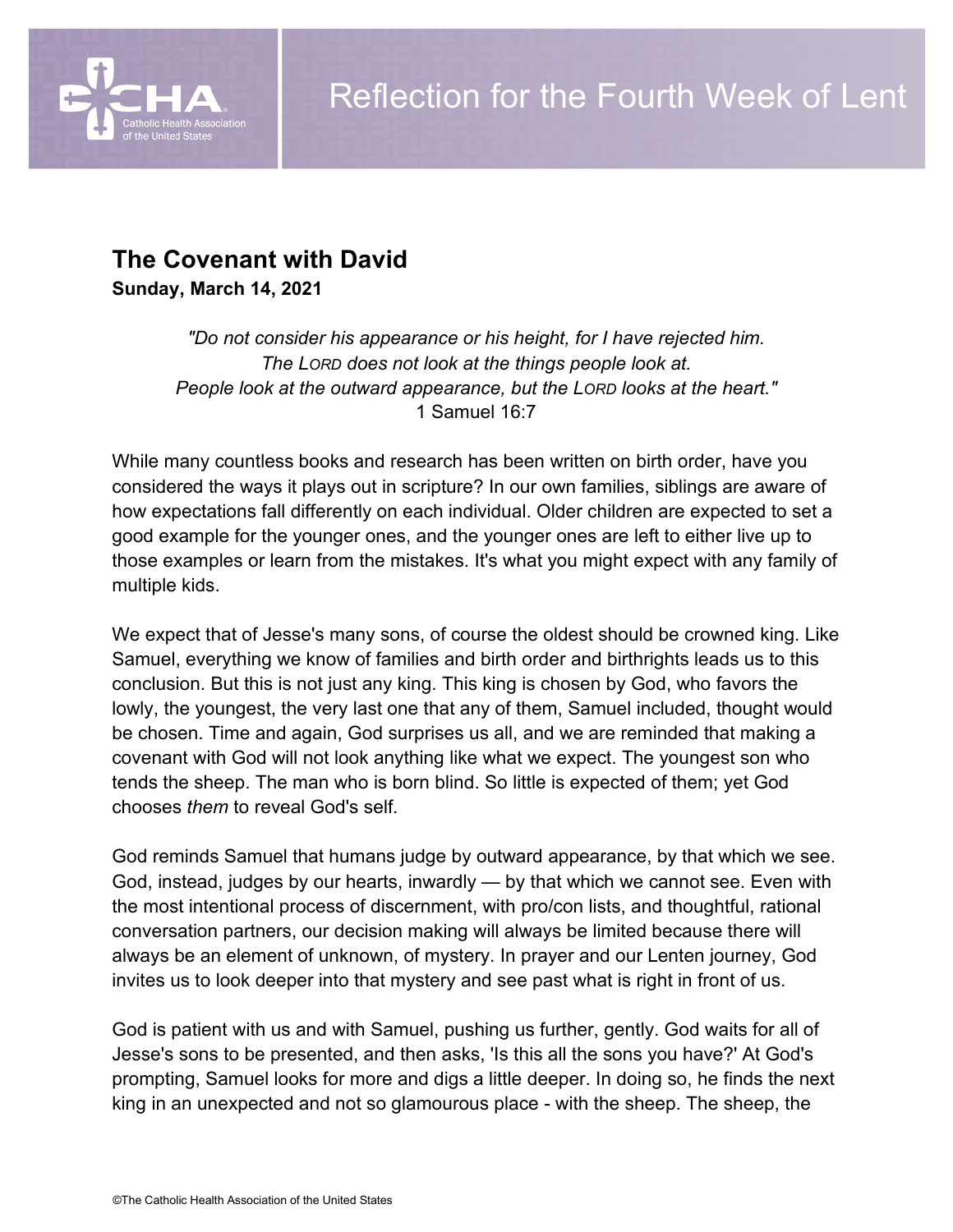

lowly animal who not only need a lot of attention, but are also smelly, dirty and would be lost were it not for the shepherd who cares for them. God chooses the one who isn't even around to be seen, who is engaged in a role that, while important, is lowly, and kept out of the spotlight. Samuel is blind to God's desire for David to serve as King, because he is making assumptions based on human expectations.

We all have our blind spots. It is easy to make assumptions about why someone is unkind, unhappy, poor, homeless or sick, and sometimes, those assumptions are not without cause. But they do not invite us to look deeper into the hearts of those we encounter. They do not invite us to see where God is waiting to surprise us. They do not allow us to see the surprising expectations God may have in store for us.

What does the world look like through our eyes? What does the world look like through *God's* eyes? How can we adjust our vision toward God's way of seeing things?

### **Brief daily reflections for the remainder of the week:**

#### **Monday, March 15, 2021**

Jesse is astonished when God chooses his youngest child. David is the least expected choice; it goes against how he expects his children's birth order to play out. As a child, how did your upbringing influence how you came to understand and operate in the world?

#### **Tuesday, March 16, 2021**

God reminds Samuel that, whereas humans judge by appearances, God judges by that which we cannot see. Have you fallen victim to judging by appearances? How? What do you tend to see first in those who you encounter?

#### **Wednesday, March 17, 2021**

Discernment requires that, in conversation with God, we work to see as God sees. Indeed, this is how Samuel comes to see David not as a lowly shepherd boy, but as the king he will grow up to be. Where has discernment changed your views in this Lenten season?